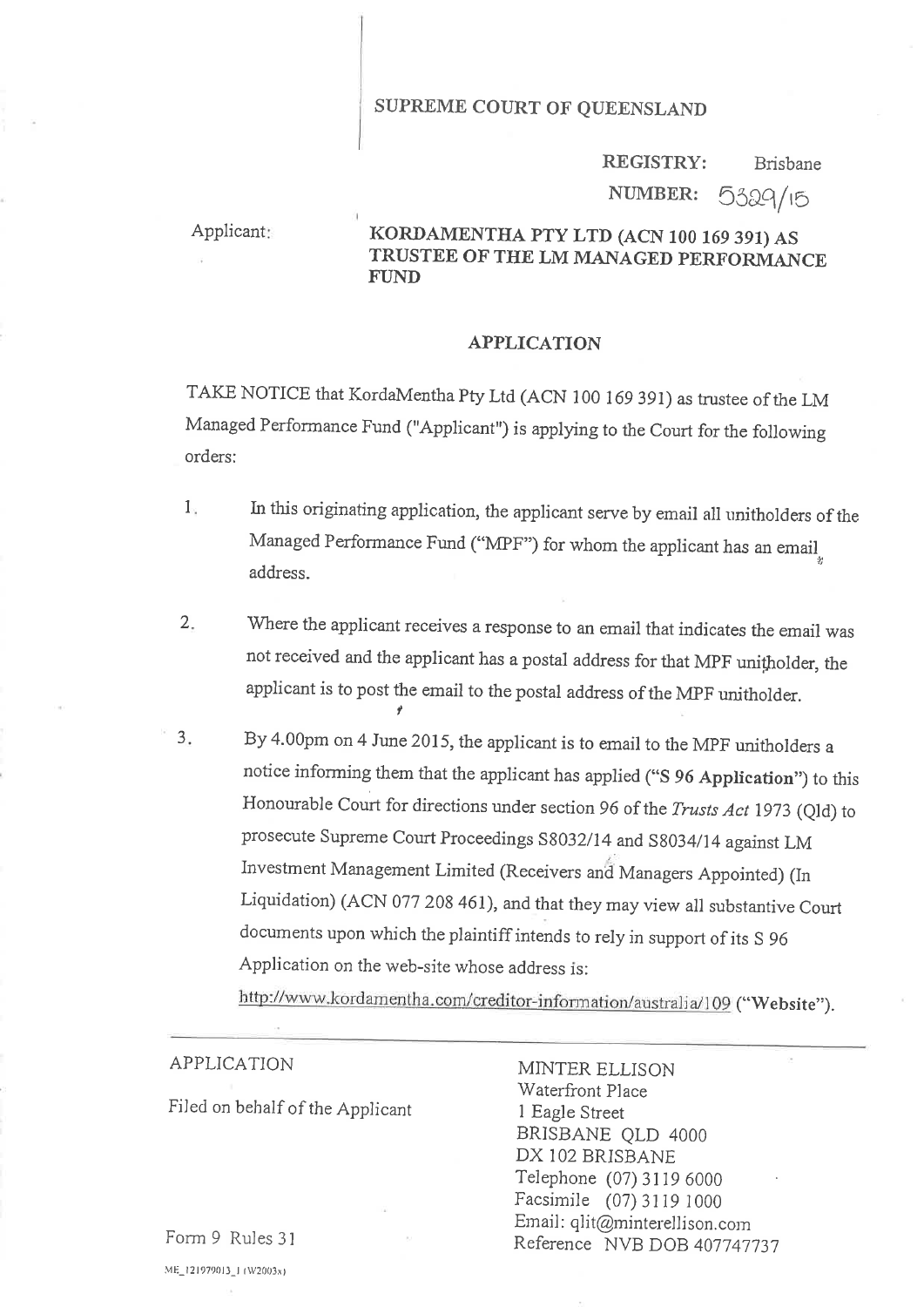- 4. By 4.00pm on 4 June 2075, the applicant is to upload to the Website, copies of:
	- (a) the S 96 Application;
	- (b) the application within the S 96 Application for directions about service;
	- (c) the affidavit of Jarrod villani to be filed in support of the application for directions about service;
	- (d) this order;
	- (e) the claim and statement of claim filed in proceeding s8032114;
	- (f) the Claim and Statement of Claim filed in proceeding S8034/14;
	- the Statement or Statements of Facts drawn pursuant to section 96 (l) of the Trusts Act 1973 (Old); and (e)
	- the substantive affidavits (including all the exhibits) that the plaintiff intends to reply upon in support of its S 96 Application. (h)
- Service in accordance with paragraph 4 of this order be deemed to be effective on each of the MPF unitholders as of 11 June 2015. 5
- 6. For all other emails by way of service on the MpF unitholders:
	- (a) the email shall, where appropriate, notify the unitholder of the further document or documents that has been uploaded to the Website;
	- (b) service shall be deemed to have been effected two business days after the day on which the email was sent.
- The applicant is not required to take further steps to serve MPF unitholders whose email addresses return permanent undeliverable receipts and for which the Trustee does not have a postal address. '7
- The applicant's cost and expenses of and jncidental to its application for this order be paid on the indemnity basis out of the MPF. o o
- The applicant is to serve a copy of this order on LM Investment Management Limited (Receivers and Managers Appointed) (ln Liquidation) (ACN 077 209 461).  $9.$